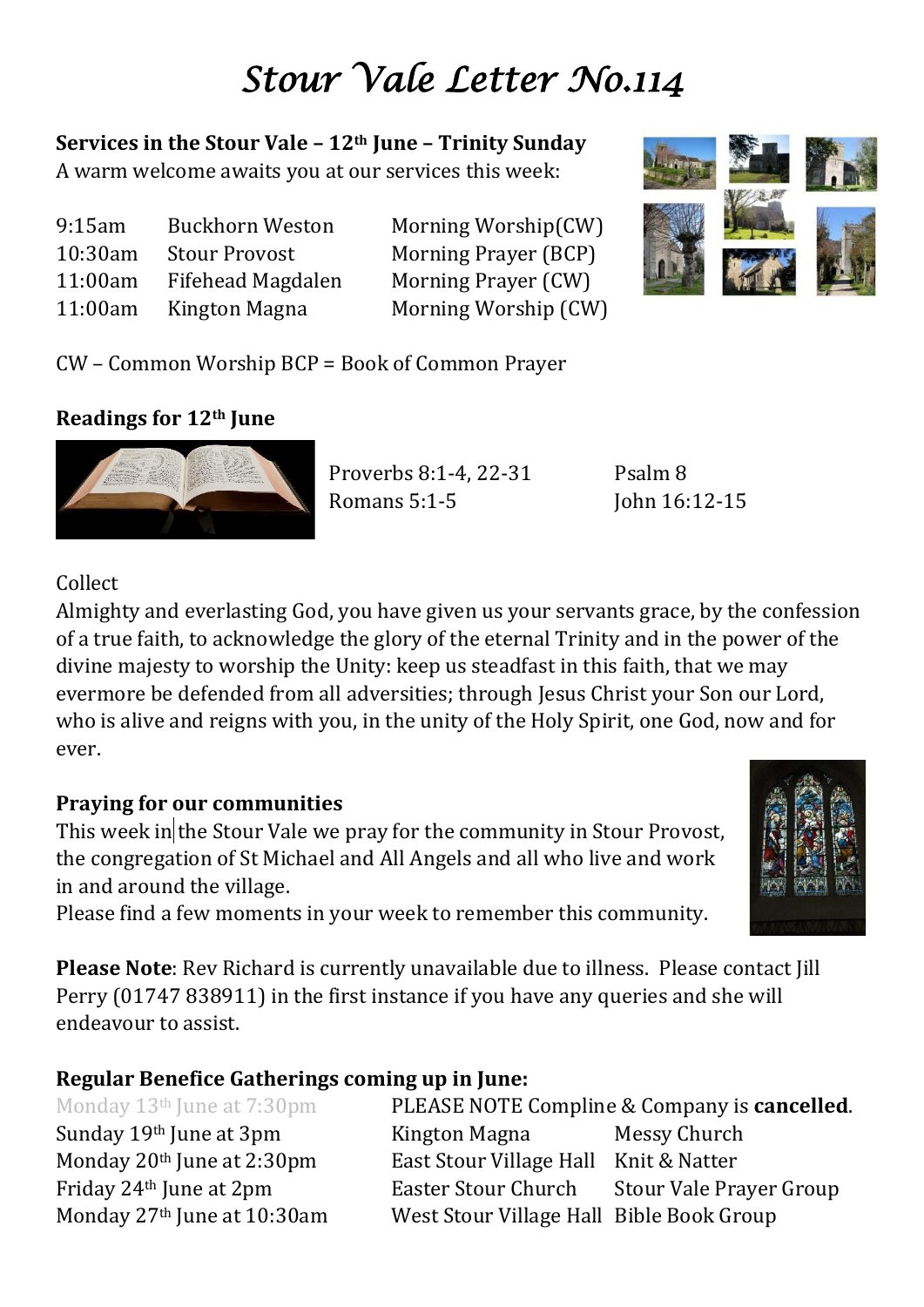## **Events dates for your Diary**

*Saturday 25th June - Todber Church* Coffee morning with a gardening theme, 10am – 12 noon

*Saturday 9th July – Todber Church*  Coffee morning, 10am – 12 noon

*Saturday 9th July – Buckhorn Weston Village Hall* Fete and fun dog show starts 2:30pm

*Sunday 17th July – East Stour Church* Cream Teas – more information to follow

# *Sat 23rd / Sun 24th July – Fifehead Magdalen Church*

Flower Festival from 3pm – 4:30pm both days, concluding with a Songs of Praise on Sunday at 6:30pm.

*Saturday 30th July – Kington Magna Church* The ever-popular Artisan Coffee & Crafts from 10am – 12 noon

*See Octavo for other village activities over the next few months!*

## *With Trinity Sunday in mind…*

**Behold, enfold, hold** The Father who created me With eye benign beholdeth me; The Son who dearly purchased me With eye divine enfoldeth me; The Spirit who so altered me With eye refining holdeth me; In friendliness and love the Three Behold me when I bend the knee.

*From an old Celtic prayer* 



#### **Pause for Thought**

# **Without the Trinity, there is no Christianity**

The Trinity is easier to say than to explain. Christians believe in one God, made up of three equal Persons. It is fundamental to the Nicene Creed, which sets out the definitive doctrine of the Trinity for more than two billion Christians worldwide, including all

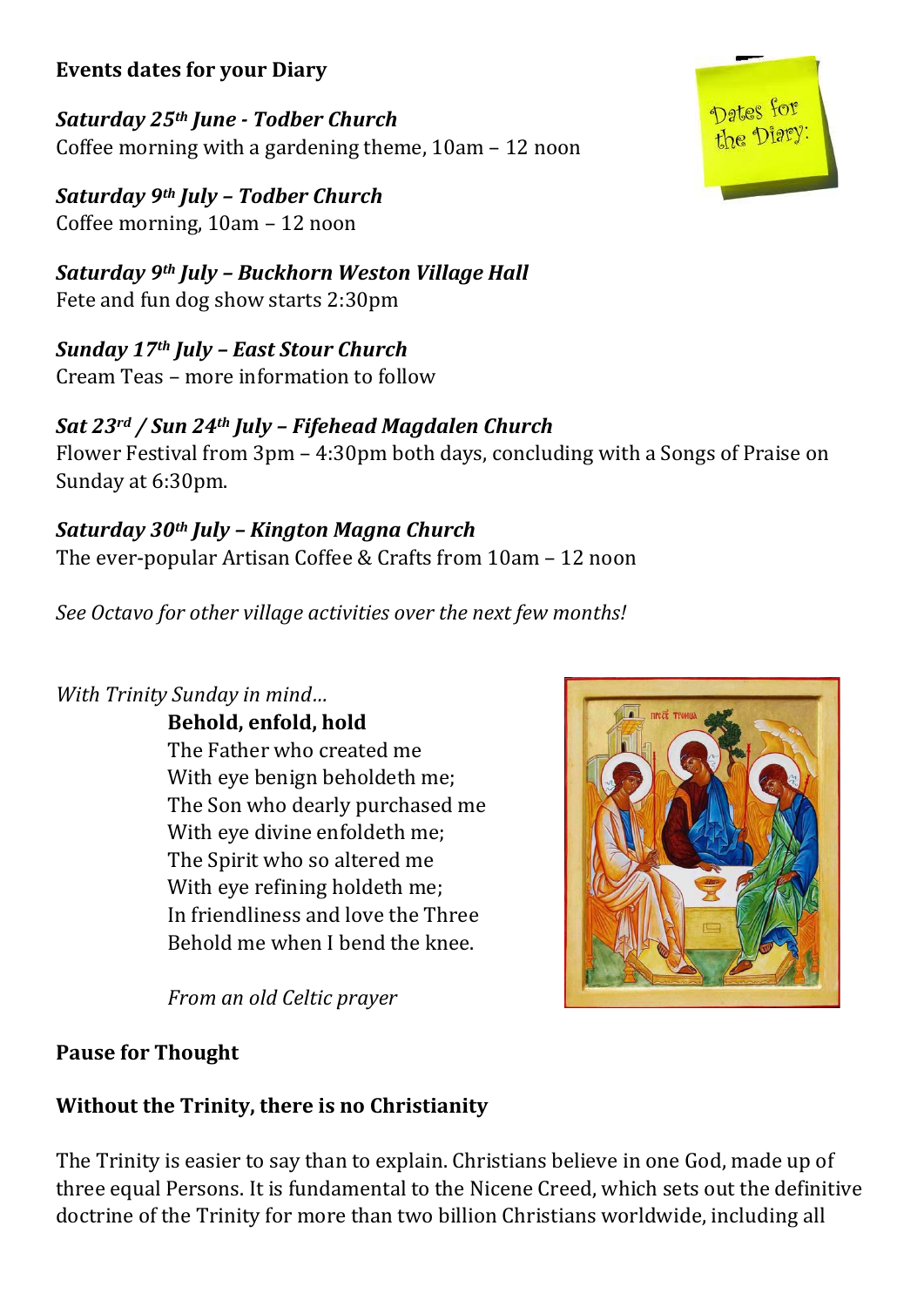Roman Catholics, Eastern Orthodox, Anglicans, Lutherans, Presbyterians and Reformed Christians.

The theologian Ian Paul, writing on the Book of Revelation, points out that chapter five has a wonderful depiction of the Trinity in action. He writes: "…another figure appears in the drama, the lion who looks like a lamb. … Here is the one who fulfils the hopes of God's people Israel, as the promised anointed Davidic king who was to come. Here is one who is fierce and powerful enough to conquer their enemies, and tear them apart.

"And yet when John sees Him, He is like a weak and vulnerable lamb who has been slaughtered, just as the Passover lamb eaten by the people, the suffering servant who was 'wounded for our transgressions' and the lamb offered as an atoning sacrifice. He is the one who *was* slain, but *now* stands, and shares the throne with God, and with Him sends the Spirit to enact His will on earth. Here we have the most explicit (and perhaps the most complex) Trinitarian statement in the whole New Testament."

## *From the Revd Dr Ian Paul's excellent blog at:*

*<https://www.psephizo.com/revelation/what-does-rev-4-5-tell-us-about-the-trinity/> (dated May 17, 2017)*

# **Quote of the Week**



I think that God's works are so beautiful that I am amazed that people can admire them but deny that they have a Maker. –

*Commissioner Catherine Bramwell-Booth*

# **For Your Prayers**

*The Archbishops' Prayer*: God of peace and justice, we pray for the people of Ukraine. We pray for peace and the laying down of weapons. We pray for all those who fear for tomorrow, that your Spirit of comfort would draw near to them. We pray for those with power over war or peace, for wisdom, discernment and compassion to guide their decisions. Above all,